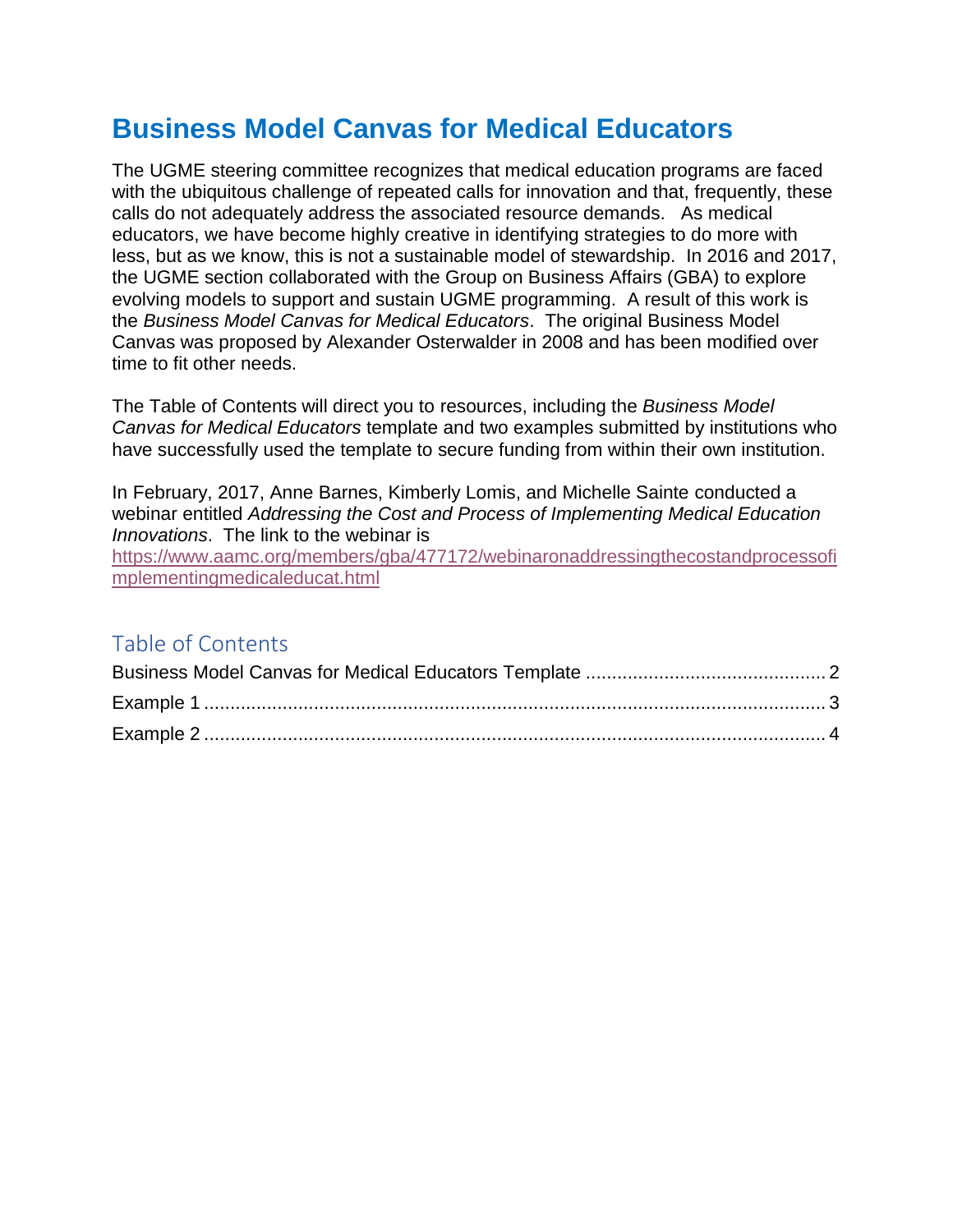### Business Model Canvas for Medical Educators Template

# **The Business Model Canvas**

**Modified for Medical Educators**

<span id="page-1-0"></span>

| 1. Value Proposition<br>Provide a brief description of the educational rationale for the intervention.<br>Which one of our stakeholder's problems are we helping to solve?<br>How will this intervention enhance the education of the learner?<br>Which stakeholder needs are we satisfying?<br>What value do we deliver to the learner and the learning system?                                                                                                                  |                                                                                                                                                                                                                                                                                                                                                                                                                            |                                                                                                                                                                                                                                                                                                                                                                                                                                           |                                                                                                                                                                                                                                                                                                                                                                                                                                                                                                                                 |  |  |  |  |
|-----------------------------------------------------------------------------------------------------------------------------------------------------------------------------------------------------------------------------------------------------------------------------------------------------------------------------------------------------------------------------------------------------------------------------------------------------------------------------------|----------------------------------------------------------------------------------------------------------------------------------------------------------------------------------------------------------------------------------------------------------------------------------------------------------------------------------------------------------------------------------------------------------------------------|-------------------------------------------------------------------------------------------------------------------------------------------------------------------------------------------------------------------------------------------------------------------------------------------------------------------------------------------------------------------------------------------------------------------------------------------|---------------------------------------------------------------------------------------------------------------------------------------------------------------------------------------------------------------------------------------------------------------------------------------------------------------------------------------------------------------------------------------------------------------------------------------------------------------------------------------------------------------------------------|--|--|--|--|
| 惢<br>2. Key Stakeholders<br>For whom are we creating value?<br>Who are our most important stakeholders?<br>Define the target learner.<br>Are there other stakeholders in the<br>learning system who will benefit?                                                                                                                                                                                                                                                                 | 4. Key Activities<br><b>K</b><br>What key activities does the educational<br>intervention involve?<br>What additional activities are needed to<br>support logistics?<br>Stakeholder relationships?<br>Revenue streams?<br>Overview of the educational design of the<br>intervention, with enough details to justify<br>resource demands.<br>Consider related activities needed to support<br>the educational intervention. | $\mathbf{E}$<br>6. Key Resources*<br>$\triangleright$ Faculty time, for teaching and<br>assessment<br>Staff support<br>⋗<br>IT platforms<br>Space<br>Faculty development<br>New administrative structures<br><b>Clinical placements</b><br>Students (as teachers and as change<br>agents)<br>Leadership team<br>Collaborative tools<br>Other learners and instructors (IPE)<br><b>Materials</b><br>↘<br>Program evaluation processes<br>⋗ | t D<br>7. Key Partners<br>Who are key partners and suppliers?<br>Which key resources are we acquiring<br>from partners?<br>Which key activities do partners perform?<br>Which educators are needed?<br>What departmental support is needed?<br>Are other partners needed to provide<br>clinical placements or access to learning<br>opportunities?                                                                                                                                                                              |  |  |  |  |
| 3. Stakeholders<br><b>Relationships</b><br>What type of relationship does each of our<br>stakeholders expect us to establish and<br>maintain with them?<br>Which ones have we established?<br>Consider relationships with learners and<br>other stakeholders.<br>How might students perceive the proposed<br>intervention?<br>Are there potential unintended<br>consequences?<br>What communication with stakeholders will<br>be needed to inform them about the<br>intervention? | <b>5. Delivery Logistics</b><br><b>AR</b><br>Through which channels do we<br>intend to reach our stakeholders?<br>Which ones work best?<br>Which ones are most cost-efficient?<br>How are we integrating new activities with<br>stakeholder routines?<br>Consider scheduling issues, space,<br>supporting technology, etc.                                                                                                 |                                                                                                                                                                                                                                                                                                                                                                                                                                           | 8. Revenue Streams<br>For what value are our customers really<br>willing to pay?<br>How much does each revenue stream<br>contribute to overall revenues?<br>Review of revenue streams is uncommon<br>in medical education, but consider<br>whether there is any potential for<br>generating revenue from the intervention<br>(such as hosting external CME sessions).<br>Consider funding opportunities beyond<br>existing budget - alternate sources of<br>support for the intervention, such as<br>grants, student fees, etc. |  |  |  |  |

**9. Cost Structure** *Program evaluation and reflection on costs:*

Which key resources are most expensive? *Does the anticipated benefit justify the costs?*

What are the most important costs inherent in our business model?<br>*Program evaluation must be completed to assess the efficacy of the intervention*.<br>*Review the relative costs of all aspects of the intervention; consider e* Review the relative costs of all aspects of the intervention; consider efficiency and alternatives. *For critical costly components, have appropriate measure been taken to promote success?*

Business Model Canvas adapted from [http://www.Strategyzer.com,](http://www.strategyzer.com/) which is licensed under the Creative Commons license and may be adapted by users.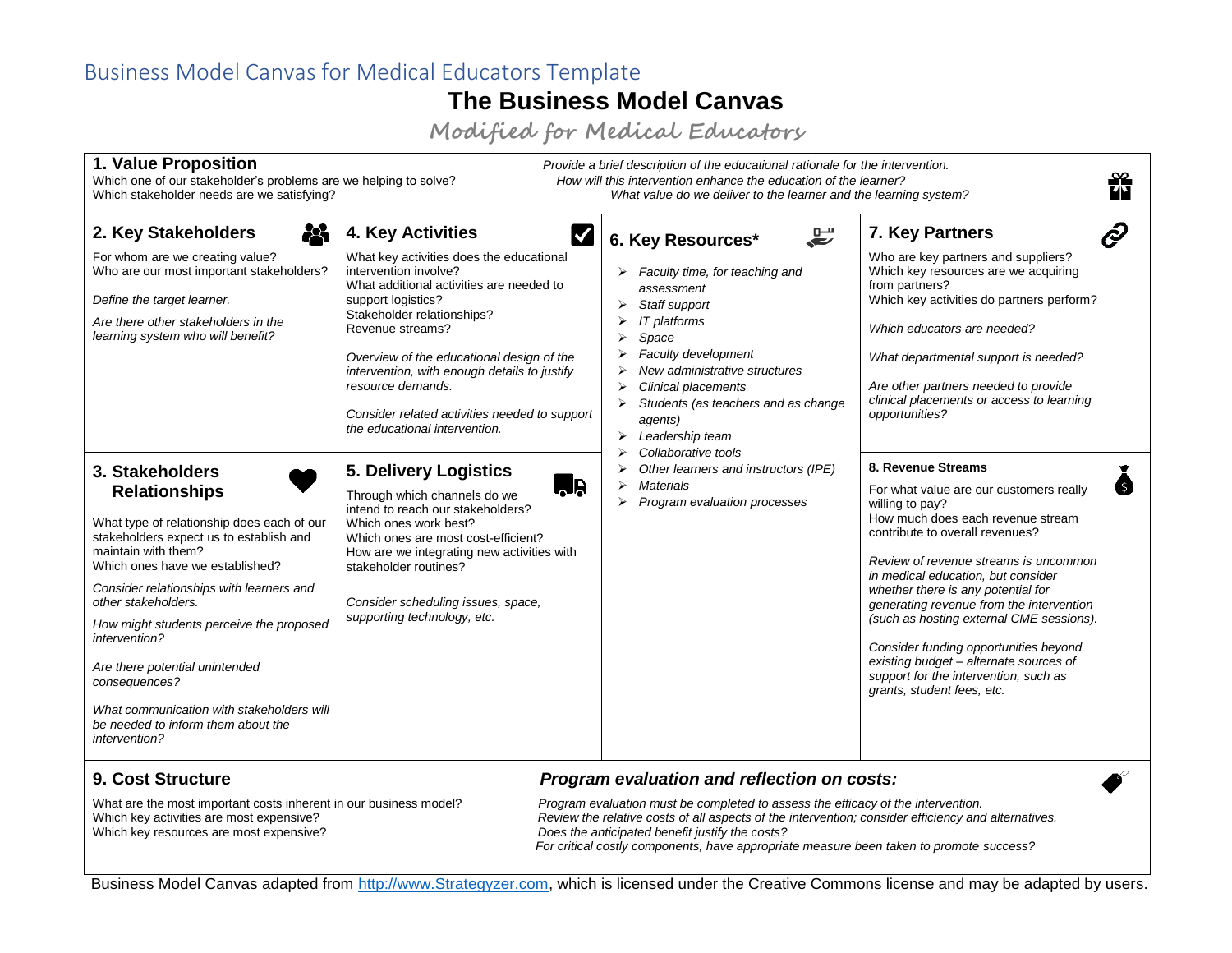# **The Business Model Canvas**

**Modified for Medical Educators**

#### *1. Value Proposition*

- *Two cognitively sound premises for mastery learning and retention are spaced learning and frequent, high-quality formative assessment.*
- *Our fully integrated systems-based curriculum requires additional spaced learning across the continuum – not just within blocks.*
- *In a time-compressed curriculum, student learning is best supported by a coherent and fully integrated study and assessment strategy.*
- *Preparation of large numbers of high quality assessment questions is a difficult and time consuming task. Knowledge of the location of content across the curriculum also requires a time commitment few faculty can achieve. Outsourcing these tasks frees faculty to employ their expertise in helping students learn.*

<span id="page-2-0"></span>

| 2. Key Stakeholders                                                                                                                                                                                                                                                                                                                                                                                                                       | 4. Key Activities                                                                                                                                                                                                                                                                                                                                                                                      | 6. Key Resources*                                                                                                                                                                                                                                                                                                       | 7. Key Partners                                                                                                                                                                                                                                                                                                                                                                          |
|-------------------------------------------------------------------------------------------------------------------------------------------------------------------------------------------------------------------------------------------------------------------------------------------------------------------------------------------------------------------------------------------------------------------------------------------|--------------------------------------------------------------------------------------------------------------------------------------------------------------------------------------------------------------------------------------------------------------------------------------------------------------------------------------------------------------------------------------------------------|-------------------------------------------------------------------------------------------------------------------------------------------------------------------------------------------------------------------------------------------------------------------------------------------------------------------------|------------------------------------------------------------------------------------------------------------------------------------------------------------------------------------------------------------------------------------------------------------------------------------------------------------------------------------------------------------------------------------------|
| Students in years 1 and 2<br>Faculty creating, delivering and<br>assessing the pre-clerkship curriclulum<br>FSU COM will benefit from higher Step<br>$\bullet$<br>1 scores<br>Admissions recruitment will benefit<br>from a more attractive study program,<br>comparable to other medical schools                                                                                                                                         | Based on FSU curriculum objectives of 9<br>courses: Foundations of Medicine 2<br>through Hematologic System:<br>Curriculum alignment<br>Daily review questions<br>Daily relevant clinical case<br>Weekly formative quiz<br>Practice summative exam for each<br>block<br>3 Step 1 diagnostic tests (1 M1, 2 M2)                                                                                         | Firecracker contract:<br>M1, M2 Student access to all<br>Firecracker resources<br>Weekly 25 question formative<br>quizzes<br>Practice summative exam<br>(100 board type questions) for<br>each block<br>3 half-length diagnostic exams<br>for Step 1<br>Individual student daily review<br>questions and relevant daily | Dean & Sr. Associate Dean for Medical<br>Education and Academic Affairs: financial<br>support<br>Faculty: need to improve current learning<br>objectives and collaboration to use collected<br>data to better define, coordinate and<br>integrate curriculum<br>Student Affairs/Academic Counselors: help<br>students learn how to use formative<br>assessments and tools<br>Firecracker |
| 3. Stakeholders Relationships                                                                                                                                                                                                                                                                                                                                                                                                             | 5. Delivery Logistics                                                                                                                                                                                                                                                                                                                                                                                  | clinical vignette                                                                                                                                                                                                                                                                                                       | 8. Revenue Streams                                                                                                                                                                                                                                                                                                                                                                       |
| Students will feel more confident and<br>better supported<br>Meets student request for more<br>$\bullet$<br>practice questions<br>Faculty feel better supported<br>$\bullet$<br>Administration will have better<br>$\bullet$<br>evaluation of curriculum both internally<br>and against national performance<br>Admissions will have an improved<br>$\bullet$<br>marketing tool - addressing a frequent<br>question/concern of applicants | Initial step of Curriculum Alignment<br>requires a quick editing of the<br>objectives from $AY2015-2016 - in$<br>progress<br>This proposal does not include<br>Foundations of Medicine 1, Integrated<br>Cases, or the Pre-Clerkship Boot<br>Camp, as these do not seem to have<br>the potential benefit of the program.<br>Histology objectives from Foundations<br>1 would be added to Foundations 2. | Faculty access to student<br>dashboard to review progress<br>and identify areas of courses<br>that need<br>clarification/improvement<br>Student performance profiles<br>with each assessment                                                                                                                            | No direct revenue, but potential savings in<br>$\bullet$<br>student costs for Step 1 preparation and/or<br>remediation                                                                                                                                                                                                                                                                   |

#### *9. Cost Structure*

See attachments. Initial 2 year contract of \$145,000 / year will drop to \$132,137.50 / y in subsequent renewals. The latter will average to \$550 / student per year (initial average *\$589). 2 iterations of the CBSE could be eliminated (\$11,000/y). This level of formative assessment has the potential to reduce remediation exam costs. Overall cost is considerably less than delivery of the Foundations of Medicine 1 course.*

*Reflection on the entire plan: This proposal addresses both student and faculty concerns about curriculum change, assessment, and preparation for promotion and passing USMLE Step 1. In particular, given our small faculty, it promises to improve the quality of our educational program by both:*

- *freeing faculty time (from assessment writing) to devote to developing active learning exercises and helping students learn*
- *tracking and assessing cumulative knowledge across the pre-clerkship curriculum*

Business Model Canvas adapted from [http://www.Strategyzer.com,](http://www.strategyzer.com/) which is licensed under the Creative Commons license and may be adapted by users.